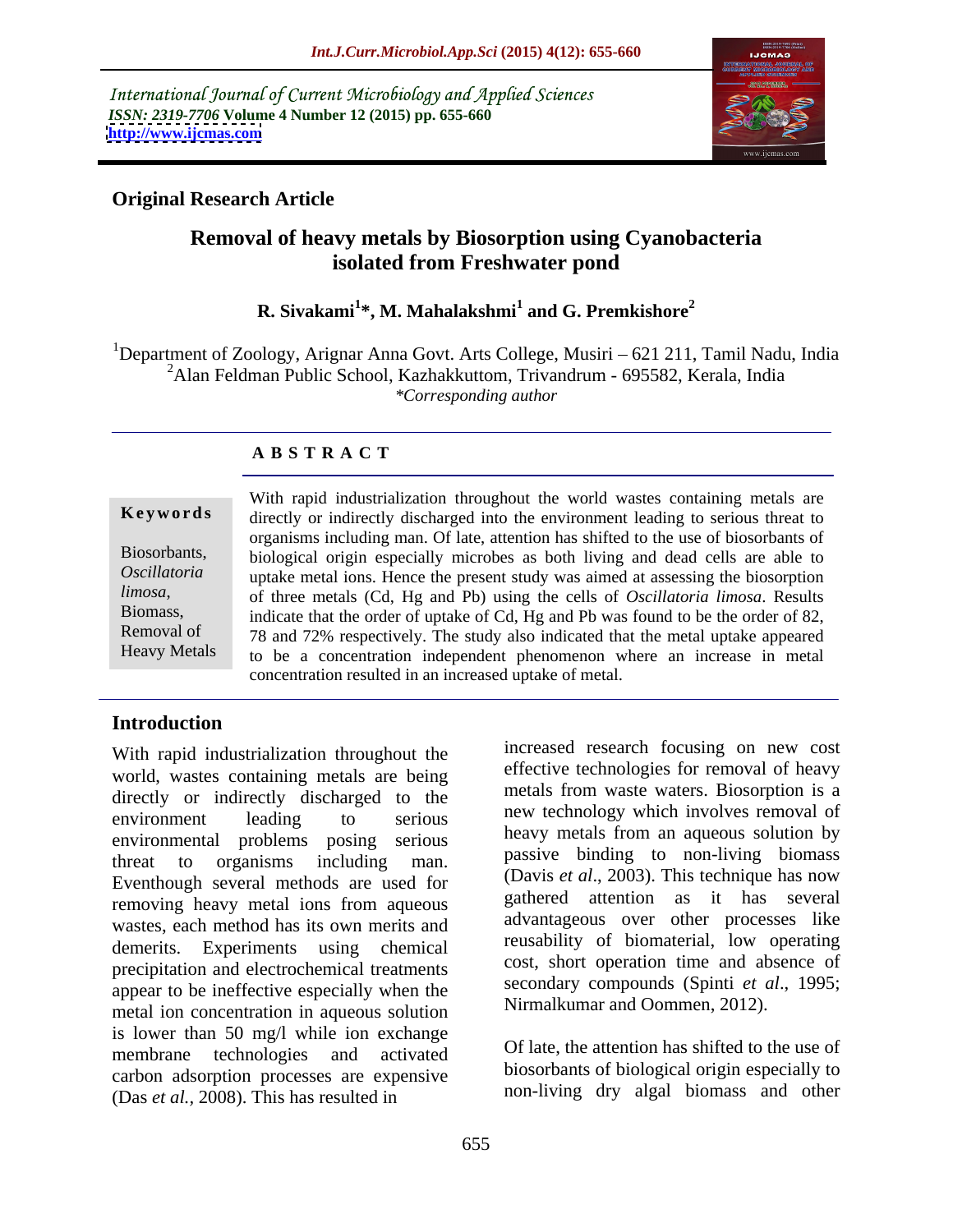microorganisms for metal removal. *et al*., 1979). The washed biomass was first Cyanobacteria are cosmopolitan air dried for 24 hours followed by using an microorganisms which play an important oven at 80° C till constant weight was role in many ecosystems. The influence of recorded. The dried biomass was then cyanobacteria on the physical, chemical and ground and sieved through a sieve (2 mm) biological properties of the soil and the soil water interface are of immense significance (Nayak and Prasanna, 2007; Prasanna and

both living and dead microbial cells are able *al*., 2008). Under these circumstances, the

The filamentous cyanoabacteria *Oscillatoria limosa* was obtained from the Naganathar Temple Pond. The cyanobacteria was washed twice with tap water and then with double distilled water thoroughly to The biosorption of various metals by *O.*  eliminate adhering foreign particles like *limosa* are presented in Tables 1-3. With sand and debris. The collected regard to cadmium uptake (Table 1), the cyanobacterial samples were transferred to lowest uptake took place at 20 mg/l in 30 m

and stored in polyethylene bottles.

Nayak, 2007). In addition, algae have many performed at room temperature in 250 ml features which make them ideal candidates Erlenmeyer glass flasks containing aqueous for removal of heavy metals which includes solution of Cd, Hg and Pb of known high tolerance to heavy metals, ability to concentrations  $(20, 40, 60 \text{ and } 80 \text{ mg}^{-1})$ grow autotrophically and heterotrophically, prepared using analytical grade cadmium large surface area/volume ratios, nitrate  $(Cd (NO<sub>3</sub>)<sub>2</sub>)$ , mercuric chloride phytochelatin expression and potential for  $(HgCl<sub>2</sub>)$  and lead nitrate  $(Pb(NO<sub>3</sub>)<sub>2</sub>)$ . An genetic manipulation (Suresh and accurately weighed 250 mg portion of Ravishankar, 2004; Nirmal Kumar and biomass was added to each flask and the Oommen, 2012). mixtures were agitated on a rotary shaker at Studies using biosorbants have shown that 90 and 120 min). Controls for each to uptake metal ions (Knorr, 1991; Khoo and metals were also maintained. After the Ting, 2001; Das *et al*., 2008). However, the respective agitation period, the solutions living cells are subject to the toxic effect of were separated from the biomass by heavy metals and require more attention filteration and subjected to further analysis. while non-living biomaterials or dead cells All the biosorption experiments were as metal binding compounds do not affect conducted in triplicates to substantiate the them; besides requiring less care, are results. The data shown are the mean values cheaper and the dead biomass can be easily of these replicate determinations. Heavy regenerated and reused (Mofa, 1995; Das *et*  metal content in all the filtrates was present study was aimed at assessing the plasma-optical emission spectroscopy (ICP biosorption of heavy metals (cadmium, OES, Perkin Elmer Optima-3300 RL) at mercury and lead) using the living/dead cells Bangalore. The amount of metal sorbed at of *Oscillatoria limosa*. equilibrium (mg g 1 ) which represents the **Materials and Methods** difference in metal concentration in the Batch equilibrium experiments were  $1<sub>\lambda</sub>$  $)$ 180 rpm for different time intervals (30, 60, concentration without the addition of heavy quantified using inductively coupled heavy metal uptake was calculated from the aqueous phase before and after absorption according to Shaik *et al*. (2006).

#### **Results and Discussion**

conical flasks with BG 11 medium (Rippka and the highest at 40 mg/l at 120 m. The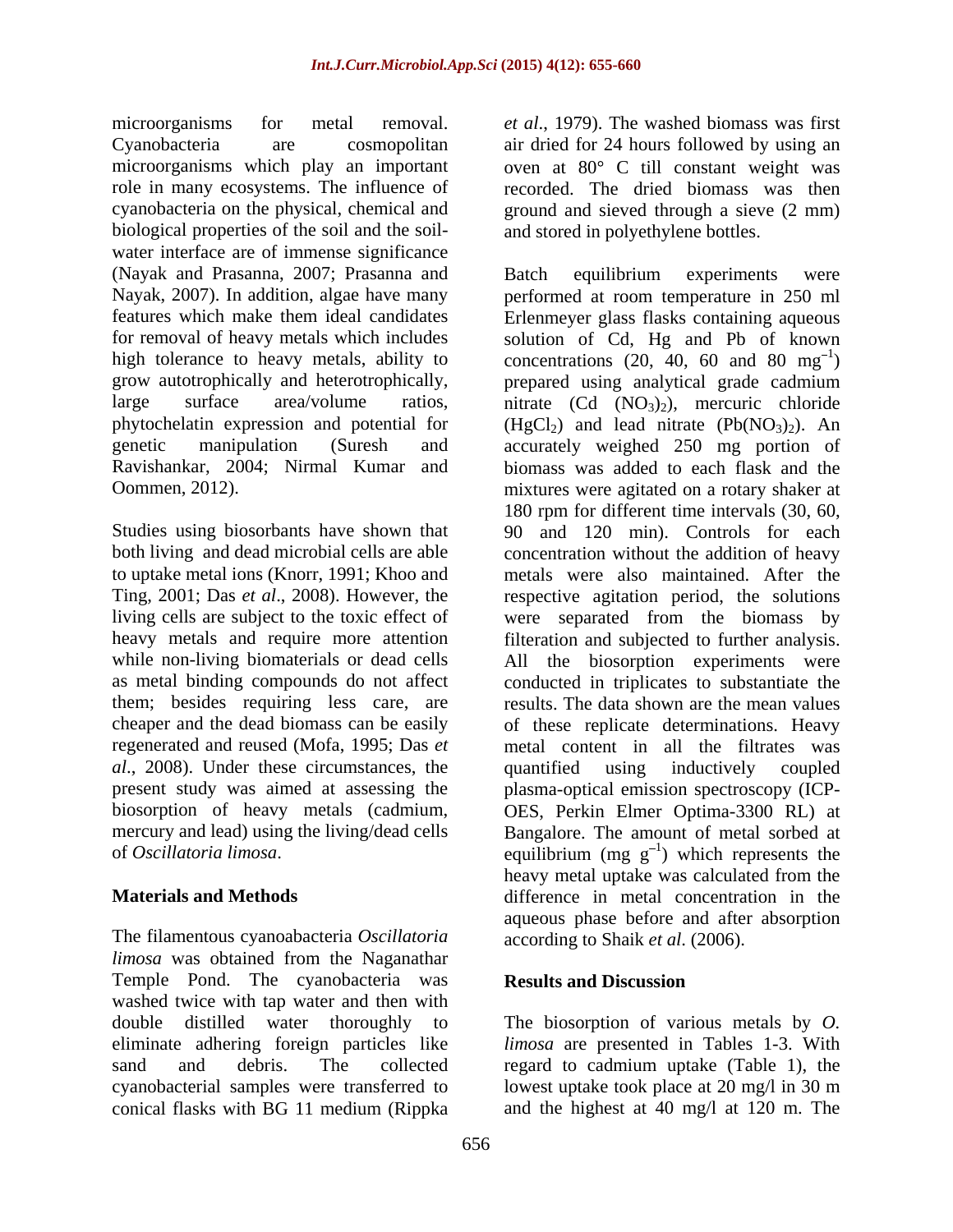uptake of cadmium at concentrations above increase in concentration till 60 mg/l place again at 20 mg/l in 30 m while the by *O. limosa* was found to increase with

40 mg/l were found to decrease. However, followed by a decline. As far as the uptake in general, there was an increase in uptake of lead by *O. limosa* was concerned (Table of cadmium with increase in contact time for 3), here also the lowest uptake took place at all the different concentrations. With regard 20 mg/l in 30 m while the maximum at 60 to mercury (Table 2), the lowest uptake took mg/l with a contact period of 120 m. Thus highest at 60 mg/l with a contact time of 120 increase with increase in concentration and m. Unlike cadmium, the uptake of mercury contact period till 60 mg/l followed by a the uptake of lead by *O. limosa* was found to decline.

| Concentration | <b>30 min</b> | $60 \text{ min}$ | <b>90 min</b> | $120 \text{ min}$ |
|---------------|---------------|------------------|---------------|-------------------|
| 20 ppm        | 2.3           | 2.4              | 2.6           | 2.7               |
| 40 ppm        | 9.4           | 10.2             | 10.5          | 10.8              |
| 60 ppm        | 8.0           | 8.4              | 8.6           | 87                |
| 80 ppm        | 7.4           | 7.8              | 8.0           | 8.2               |

**Table.1** Cd Uptake (mg g<sup>-1</sup>) by *Oscillatoria Limosa* 

**Table.2** Mercury Uptake (mg g<sup>-1</sup>) by *Oscillatoria Limosa* 

| <b>Concentration</b> | <b>30 min</b> | <b>60 min</b> | <b>90 min</b> | $120 \text{ min}$ |
|----------------------|---------------|---------------|---------------|-------------------|
| 20 ppm               | 5.2           | 5.4           | 5.5           | 5.6               |
| 40 ppm               | 12.0          | 13.0          | 13.2          | 13.4              |
| 60 ppm               | 14.2          | 14.6          | 15.0          | 15.6              |
| 80 ppm               | 16.0          | 16.8          | 17.0          | 17.2              |

**Table.3** Lead Uptake (mg  $g^{-1}$ ) by *Oscillatoria lLimosa* ) by *Oscillatoria lLimosa*

| Concentration | $30 \text{ min}$ | $60 \text{ min}$ | <b>90 min</b> | $120 \text{ min}$ |
|---------------|------------------|------------------|---------------|-------------------|
| 20 ppm        | 4.6              | $\sim$ $-$       | 4.9           | 4.8               |
| 40 ppm        | 7.6              | 7.8              | 8.0           | 8.1               |
| 60 ppm        | 15.6             | 15.8             | 16.2          | 16.4              |
| 80 ppm        | 11.8             | 11.9             | 12.4          | 12.6              |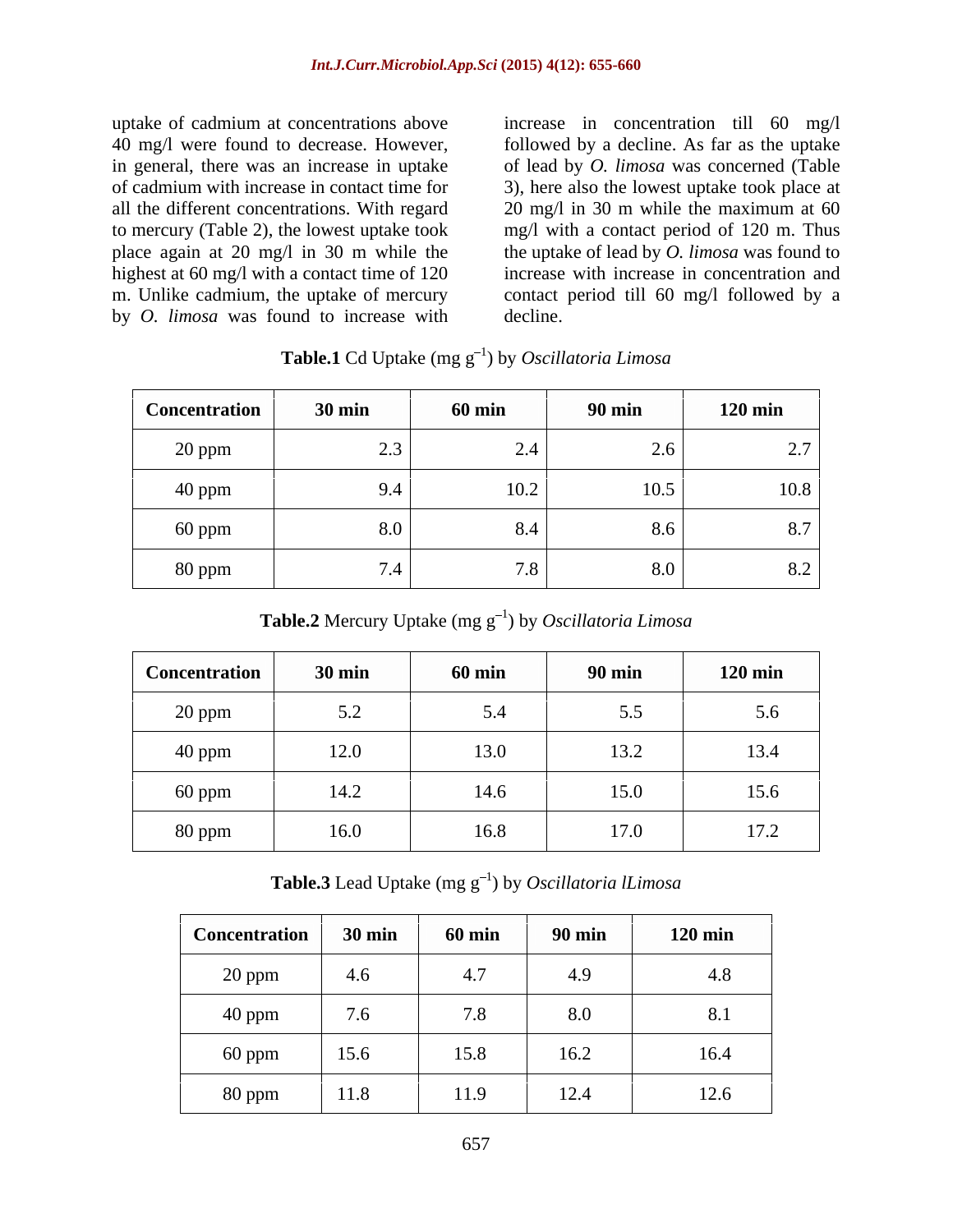Literature reveals that the sorption and Among the photoautotrophs, cyanobacteria removal of heavy metals by algal sorption largely depends on the initial concentration of metals in solution. According to Kant and (1990) while studying the uptake of Cu Gaur (2001) metal sorption initially using *Nostoc calcicola* reported that the increases with increase in metal metal uptake was dependent on various concentration and then becomes saturated nutritional factors as well as the tolerance to after a certain concentration of metal. This statement appears to be true in the present Studies on the uptake of various metals by study also. In the case of cadmium uptake, Greene *et al.* (1987) and Ahuja *et al*. (1999) concentrations above 40 mg/l was found to suggested the presence of an ion exchange result in the decrease of Cd sorption by *O. limosa*. However, with regard to mercury

metals. The decrease in metal uptake after achieved 90% adsorption of Hg by saturation of binding sites (Ahalya *et al*., 2005).

Literature reveals that the use of algal process, literature reveals that in Singh *et al*., 2001). The uptake of lead by temperature. De Carvalho *et al*. (1995) reported that biosorption using two metals synthesize intracellular metal binding

are relatively more tolerant to heavy metals (Fore and Trevors, 1995). Verma and Singh intracellular detoxification mechanism. mechanism.

and lead, the concentration was 60 mg/l In the present study, the order of metal above which there was a decline. uptake was Hg > Pb > Cd. Literature reveals From the present study, for all the metals potential in the removal of heavy metals analysed, the least metal uptake was noticed from aqueous situations. Thus, while Singh at 20 mg/l. However, the highest metal *et al*. (2007) observed 97% removal of Pb uptake was found to be different in different by *Pithophora oregonia*, Abbas *et al*. (2006) attaining maximum levels can be attributed *Spirogyra* and Mendoza-Cozati *et al.* (2006) to the increase in the number of ions recorded 80% removal of lead using competing for the available binding sites in *Euglena gracilis.* Recently, Nirmalkumar the biomass and also due to lack of binding and Oommen (2012) recorded the removal sites for the complexation of these ions at of 89% of Hg and 83% of Pb using *S.*  higher concentration levels as reported by *hyalina*. In the present study, the uptake of Nirmal Kumar and Oommen (2012). Cd, Hg and Pb was found to be of the order Further, at higher concentrations, more ions of 82, 78 and 72% respectively. A are left unabsorbed in solution due to comparison of these levels with those of the Using the method in the present of the method and the method of the method supergraphs, examples are reached to the method supergraphs of the method of the method supergraphs of the method of the method of the method of th that algal cells have revealed considerable achieved 90% adsorption of Hg by other workers reveals similar observation.

biomass is emerging as attractive, cynobacterium two phases are involved - a economical and effective proposition passive rapid phase in which the ions bind to because of certain added advantages of algae the cell wall followed by a slower and over others (Holan and Volesky, 1994; metabolically dependent uptake in Cytosol *Chlorella vulgaris* was investigated by Aksu suggested that the carboxyl group in algal and Kutzal (1991) who reported increased biomass was responsible for the binding to uptake levels with increase in pH and various ions. Nevertheless, Yee *et al.* (2004)  $(Cu + Zn; Cu + Cd or Zn + Cd)$  resulted in proteins called as metallothioneins which the inhibition of metal sorption by the other are rich in cystine residue and bind to metalAs to the mechanism involved in this process, literature reveals that in (Yee *et al*., 2004) while Lee *et al*. (2002) reported that many microorganisms synthesize intracellular metal binding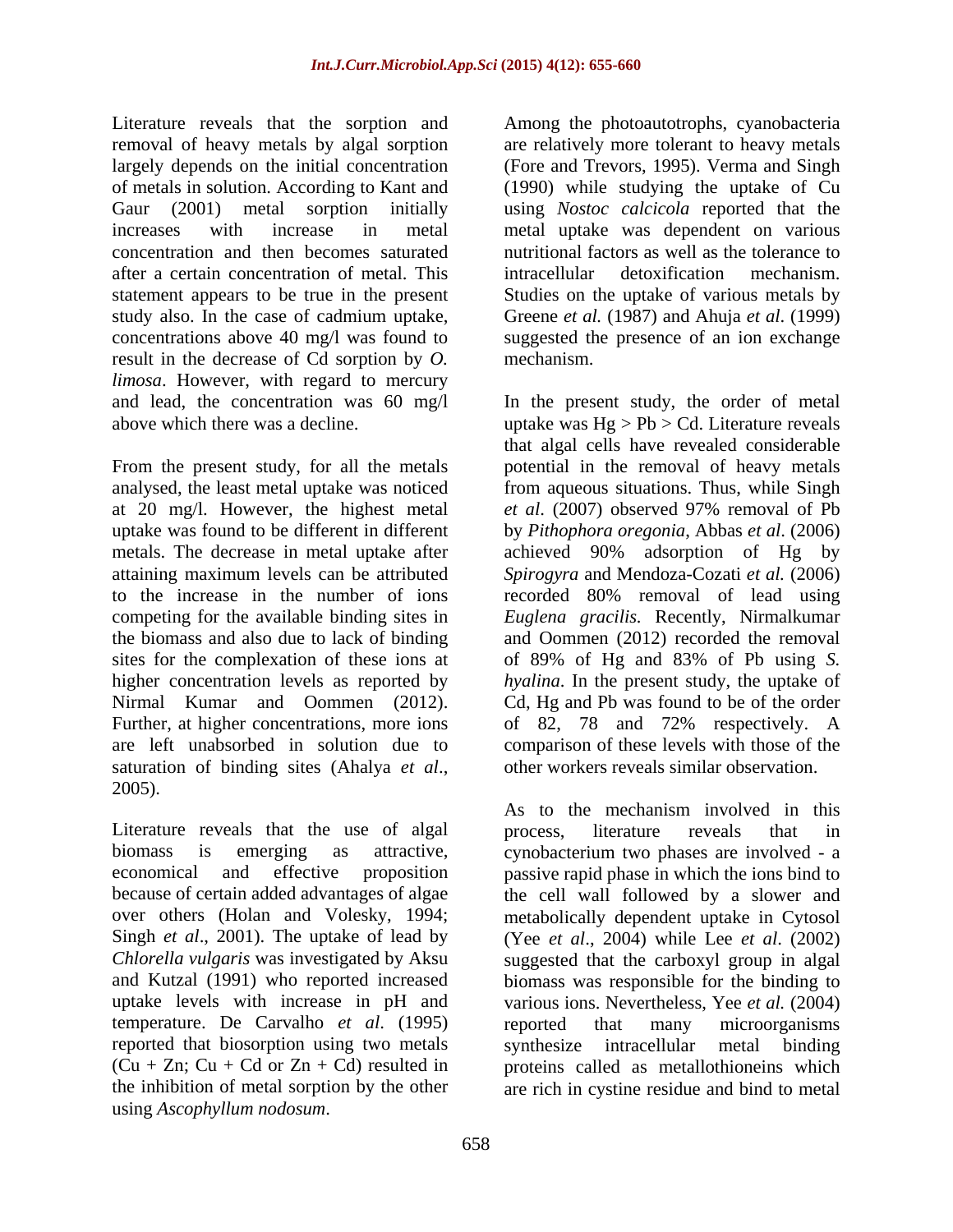ions. Another mechanism involved the biochemistry of heavy metal partitioning of metal ion between biosorption by brown algae. *Water*  exopolymer sheath and cell wall.

The present study indicates that the metal uptake appeared to be a concentration independent phenomena where an increase in metal concentration resulted in an increased uptake of metal. Similar results Fore, M. F. and Trevors, J. T. (1995). Cell were also obtained by Ahuja *et al*. (1999) and Nirmalkumar and Oommen (2012). Thus, the result is typical for biobsorption of metals involving no energy mediated reactions where the metal removed from the *metal ion recovery*. (Eds. Patterson solution is due to purely physico-chemical interactions between the biomass and metals

- 
- Ahalya, N., Kanamadi, R. D. and
- Ahuja P., Gupta, R. and Saxena, R. K. (1999). Sorption and desorption of cobalt by *Oscillatoria anguistissima.*
- Aksu, Z. and Kutzal, T. (1991). A *Chlorella vulgaris*. *J. Chem. Technol.*
- Das, N., Vimala, R. and Karthika, P. (2008).
- Davis Thomas, A., Volesky, B. and Mucci, and uptake and accumulation by

biochemistry of heavy metal *Res.,* 37: 4311-4330.

- De Carvalho, R. P., Chong, K. H. and Volesky, B. (1995). Evaluation of Cd, Cu and Zn biosorption in two-metal systems using an algal biosorbant. *Biotechnol. Prog.,* 11: 39-44.
- composition and metal tolerance in cyanobacteria. *Biometals*, 7: 83-103.
- Greene, B., Mc Pherson, R. and Darnall, D. (1987). In: *Algal sorbants for selective metal ion recovery*. (Eds. Patterson J.W., Passion R., and Chelsea, M. I.), Lewis Publishers. pp. 315-338.
- in solution. Holan, Z. R. and Volesky, B. (1994). **References** biomass of marine algae. *Biotechnol.*  Biosorption of lead and nickel by *Bioeng.,* 43: 1001-1009.
- Abbas, R., Bahman, R., Faezeh, G., Majid, Kant, M. S. and Gaur, J. P. (2001). Removal A. and Ardalan, S. (2006). of Ni and Cu from single and binary Biosorption of mercury by biomass of metal solutions by free and filamentous algae *Spirogyra* species. *J. Biol. Sci.*, 6: 695-700. *European J. Protistology*, 37: 261- Kant, M. S. and Gaur, J. P. (2001). Removal of Ni and Cu from single and binary metal solutions by free and immobilized *Chlorella vulgaris*. 271.
	- Ramachandra, T. V. (2005). Khoo, K. M. and Ting, Y. P. (2001). Biosorption of chromium (VI) from aqueous solutions by the husk of fungal biomass. *Biochem. Eng. J.,* 8: Bengal gram (*Cicer arientinum*). Biosorption of gold by immobilized 51-59.
	- *Electronic J. Biotechnol.,* 8: 258-264. Knorr, D. (1991). Recovery and utilization of chitin and chitosan in food processing waste management. *Food Technol.,* 45: 114-122.
	- *Curr. Microbiol*., 39: 49-52. Lee, L. H., Lustigman, B. K. and Murray, S. bioseparation process for removing mercuric chloride and selenium lead (II) ions from waste water using dioxide on the growth of *Biotechnol.,* 52: 109-118. *Bull. Environ. Cont. Toxicol*., 69: 900- R. (2002). Combined effect of mercuric chloride and selenium dioxide on the growth of cyanobacteria, *Anacystis nidulans*. 907.
	- Biosorption of heavy metals An Mendoza-Cózati, D. G., Rangel-Gonzalez, overview. *Indian Journal of* E. and Moreno-Sánchez, R. (2006). *Biotechnology,* 7: 159-169. Simultaneous  $Cd^{2+}$ ,  $Zn^{2+}$  and  $Pb^{2+}$ A. (2003). A review of the photosynthetic *Euglena gracilis. Arch.*  $2^+$  7n<sup>2+</sup> and  $Dh^{2+}$ ,  $\text{Zn}^{2+}$  and  $\text{Pb}^{2+}$  $^{2+}$  and  $\mathbf{D}h^{2+}$ and  $Pb^{2+}$  $2+$ uptake and accumulation by photosynthetic *Euglena gracilis. Arch.*